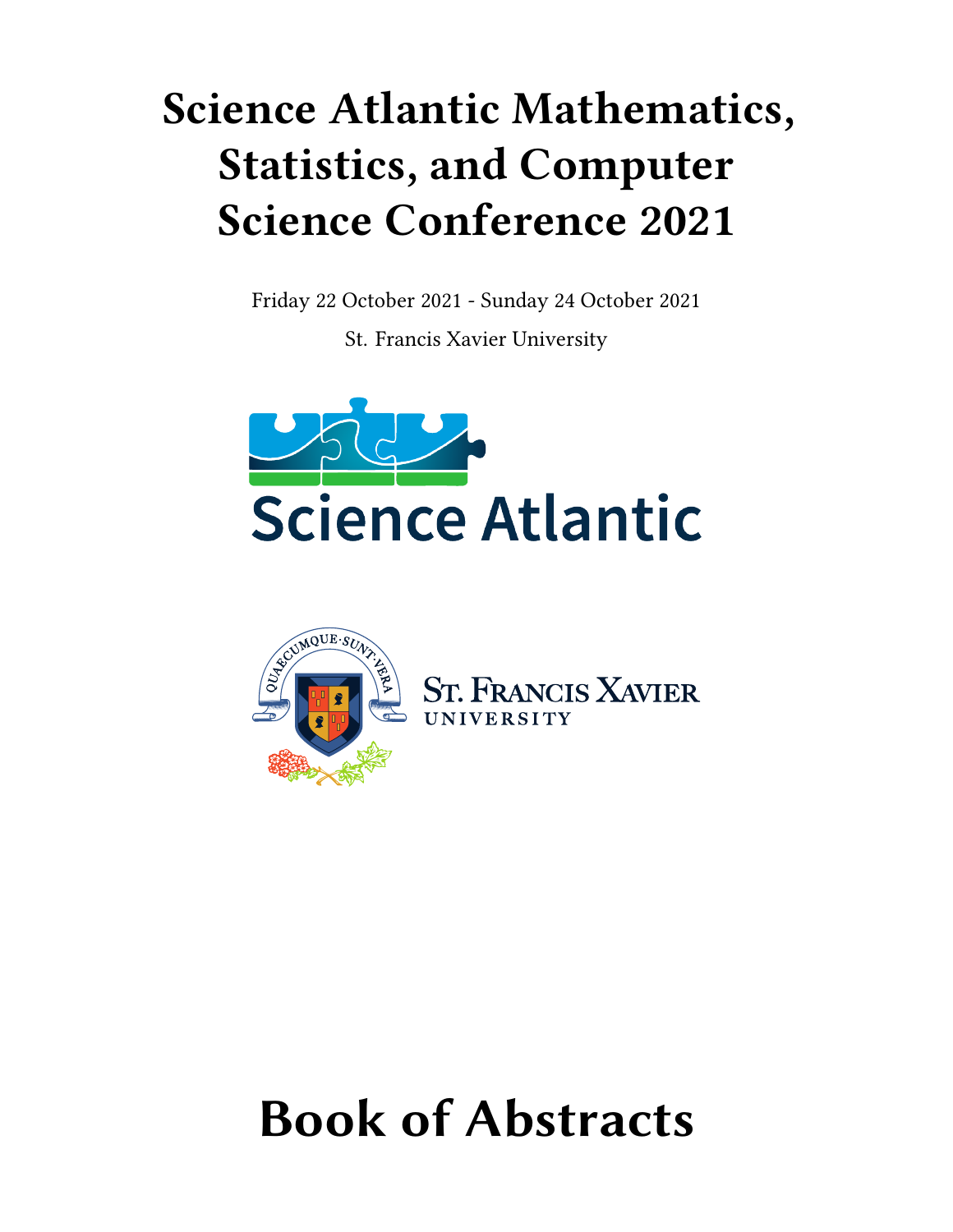## **Introduction**

<span id="page-1-0"></span>The Mathematics, Statistics and Computer Science, Science Atlantic Conference is an annual regional event and will be hosted virtually by St. Francis Xavier University, October 22nd to 24th. This year Science Atlantic is celebrating its 60th anniversary as an organization and this annual conference, designed specifically to attract the interest of undergraduate students, dates back to 1978.

The conference provides a venue at which students and faculty can network, present research and share ideas and features two competitions (mathematics and computer science), undergraduate research talks and three named keynote lectures. The Blundon lecture (mathematics), the Fields lecture (statistics) and the Sedgwick lecture (computer science) are 50 minutes each and are designed to engage and educate the undergraduate audience on these fields and how they interact.

This year the competitions will be held in several remote locations on Saturday morning. Saturday afternoon and Sunday morning will be highlighted by undergraduate research talks and plenary speakers. Graduate research talks and the award ceremony will take place on Sunday morning.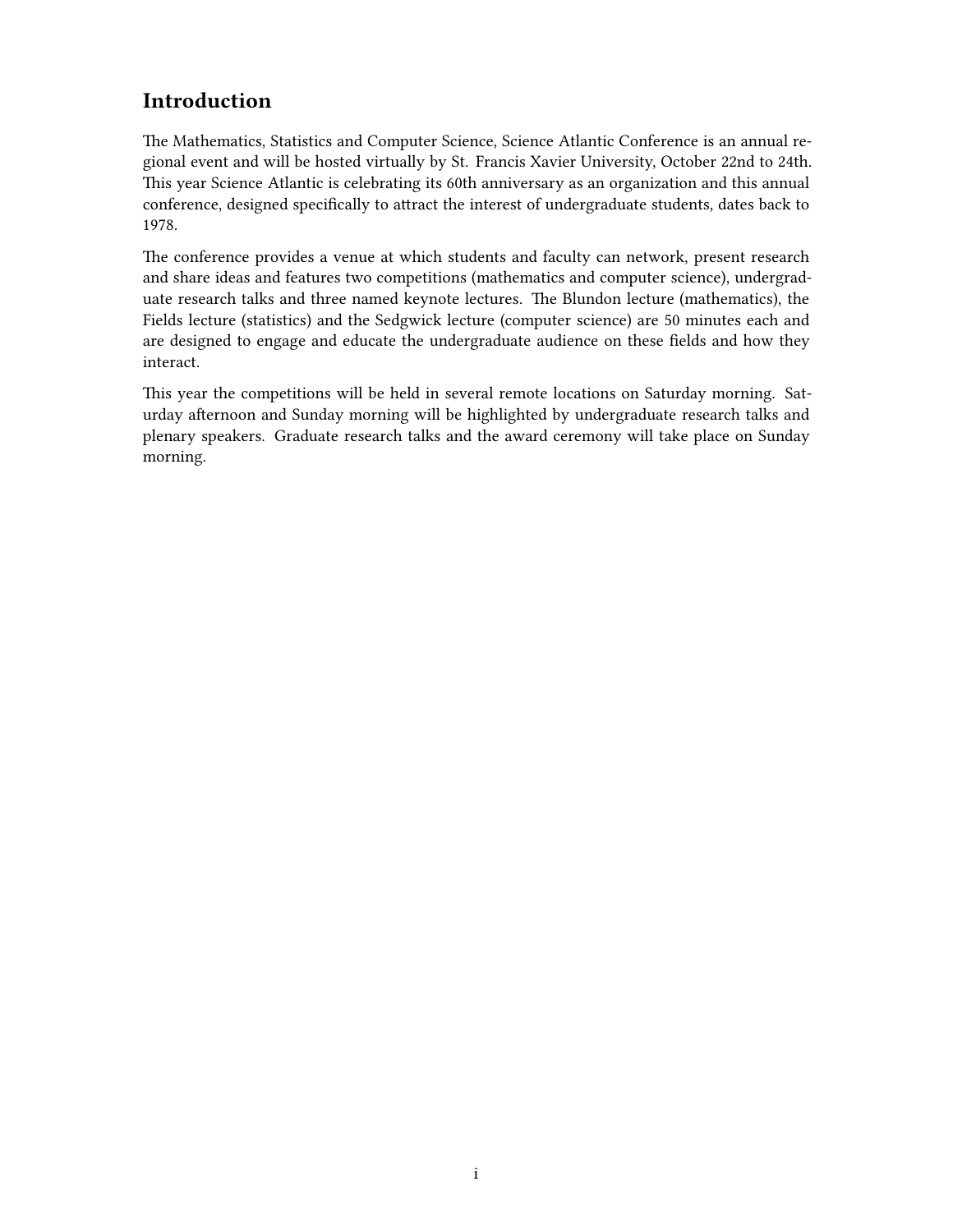## <span id="page-2-0"></span>**Plenary Speakers and Abstracts**

### **Blundon Lecture: Dr. Caroline Colijn**

#### **Abstract: COVID-19 modelling and applications in the pandemic**

Mathematical modelling has been highly prominent during the pandemic. In this talk I'll describe what COVID-19 models are (at the population level), how they work, and I will introduce several models describing COVID-19 transmission. I will end with perspectives on the next steps for the virus and for our response.

#### **Biography**

Dr. Colijn's work is at the interface of mathematics and the epidemiology and evolution of pathogens. She holds a Canada 150 Research Chair in Mathematics at Simon Fraser University for Evolution, Infection and Public Health.

She leads the Mathematics, Genomics and Prediction in Infection and Evolution (MAGPIE) research group, which, alongside their own research, provides public health support with pandemic modelling. Their work involves case-forecasting, vaccination parameter estimation, genomic epidemiology and other topics in relation to COVID-19. Professor Colijn is the co-lead of the new Canadian Network for Modelling Infectious Disease (CANMOD). This collaboration between Public Health Agency of Canada and NSERC increases Canada's capacity for infectious disease modelling to directly support short, medium, and long-term public health decisions. It builds and coordinates national capacity by sharing research problems, models and estimates, data files and expertise. Throughout the pandemic, she has advised and collaborated with government and public health institutions about COVID-19. In 2020, Professor Colijn, was announced as a recipient of the Radio Canada Scientist of the Year prize for 2020 alongside three other mathematicians for her work to model the impact of physical distancing on the infection curve in British Columbia.

Professor Colijn develops mathematical tools connecting sequence data to the ecology and evolution of infections. She also has a long-standing interest on the dynamics of diverse interacting pathogens. For example, how does the interplay between co-infection, competition and selection drive the development of antimicrobial resistance? To answer these questions, her group is building new approaches to analyzing and comparing phylogenetic trees derived from sequence data, studying tree space and branching processes, and developing ecological and epidemiological models with diversity in mind. She is a founding member of Imperial College London's Centre for the Mathematics of Precision Healthcare. She received her PhD in mathematics from the University of Waterloo.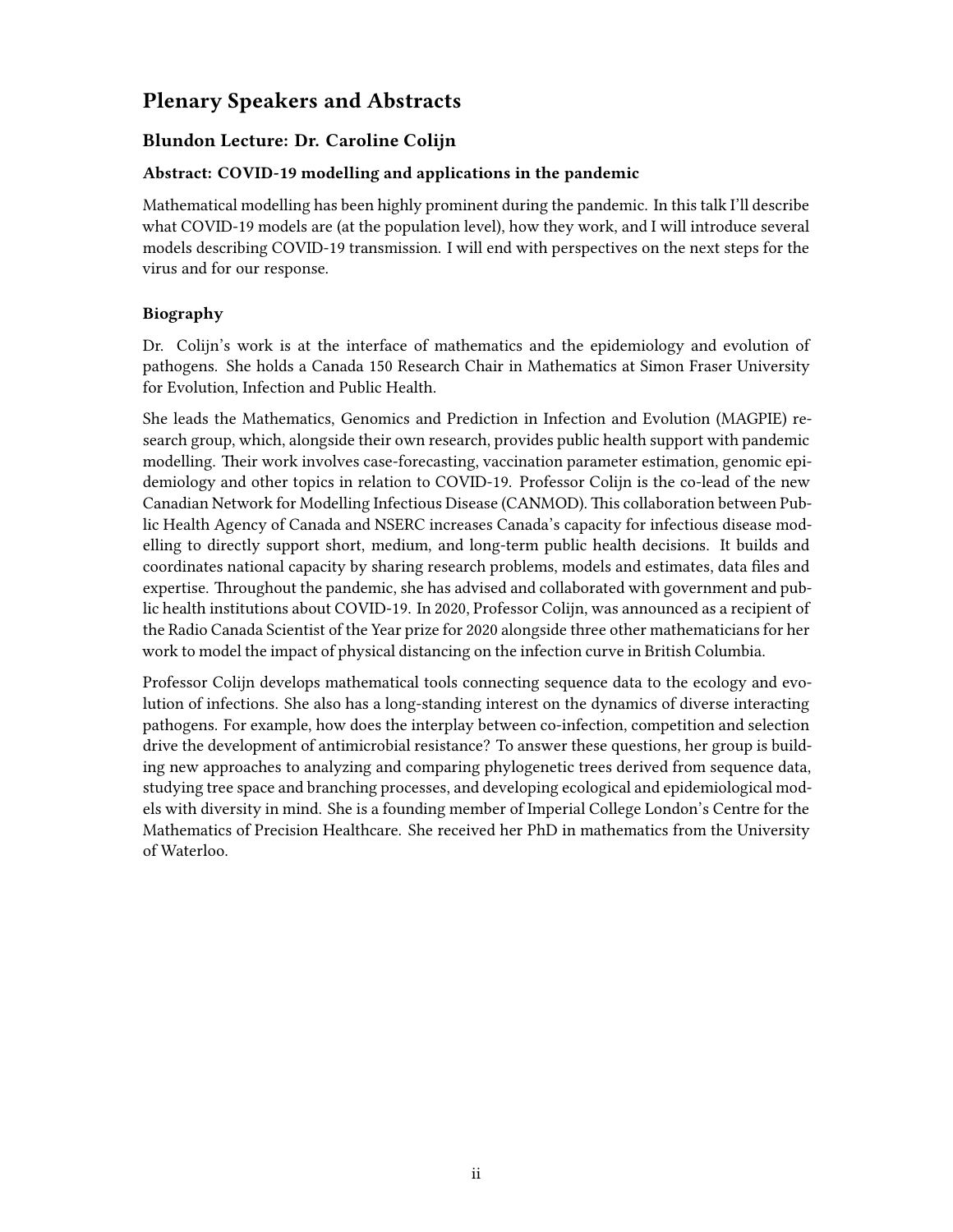#### **Sedgwick Lecture: Dr. Benjamin Haibe-Kains**

#### **Abstract: The Hard Path to Transparency and Reproducibility in Cancer Bioinformatics**

One of the main challenges in precision oncology consists of developing predictors of drug response to select the most beneficial therapy for each individual patient. In this context, preclinical models are crucial to study the association between molecular features of tumor cells and response to chemical perturbations. However, only few predictors of drug response have been successfully translated to clinical settings. Such a low success rate is due not only to the complexity of the mechanisms underlying anticancer drug response, but also to multiple factors that can be controlled in the research settings. These factors include the inevitable noise in high-throughput biological experiments and the ever-increasing sophistication of the analytical pipelines used to develop predictors of drug response. In this presentation, I will present our attempts to characterize experimental noise, account for it in the predictive modeling and how new software platforms can be used to improve transparency and reproducibility in cancer Bioinformatics.

#### **Biography**

Trained as a computer scientist, Dr. Benjamin Haibe-Kains earned his PhD in Bioinformatics at the Université Libre de Bruxelles (Belgium). He was a postdoc in the Quackenbush group at the Dana-farber Cancer Institute and Harvard School of Public Health (USA). Dr. Haibe-Kains started his own laboratory at the Institut de Recherches Cliniques de Montréal (Canada) and he is now Principal Investigator at the Princess Margaret Cancer Centre. His research focuses on the integration of high-throughput data from various sources to simultaneously analyze multiple facets of diseases, with a particular emphasis on cancer. Dr. Haibe-Kains and his team are using publicly available genomic datasets and data generated through his collaborations to better understand the biology underlying carcinogenesis and to develop new predictive models in order to significantly improve disease management. Dr. Haibe-Kains' main scientific contributions include several prognostic gene signatures in breast cancer, subtype classification models for ovarian and breast cancers, as well as genomic predictors of drug response in cancer cell lines. Dr. Haibe-Kains has published more than 150 peer reviewed publications with a high citation impact of 23830 citations.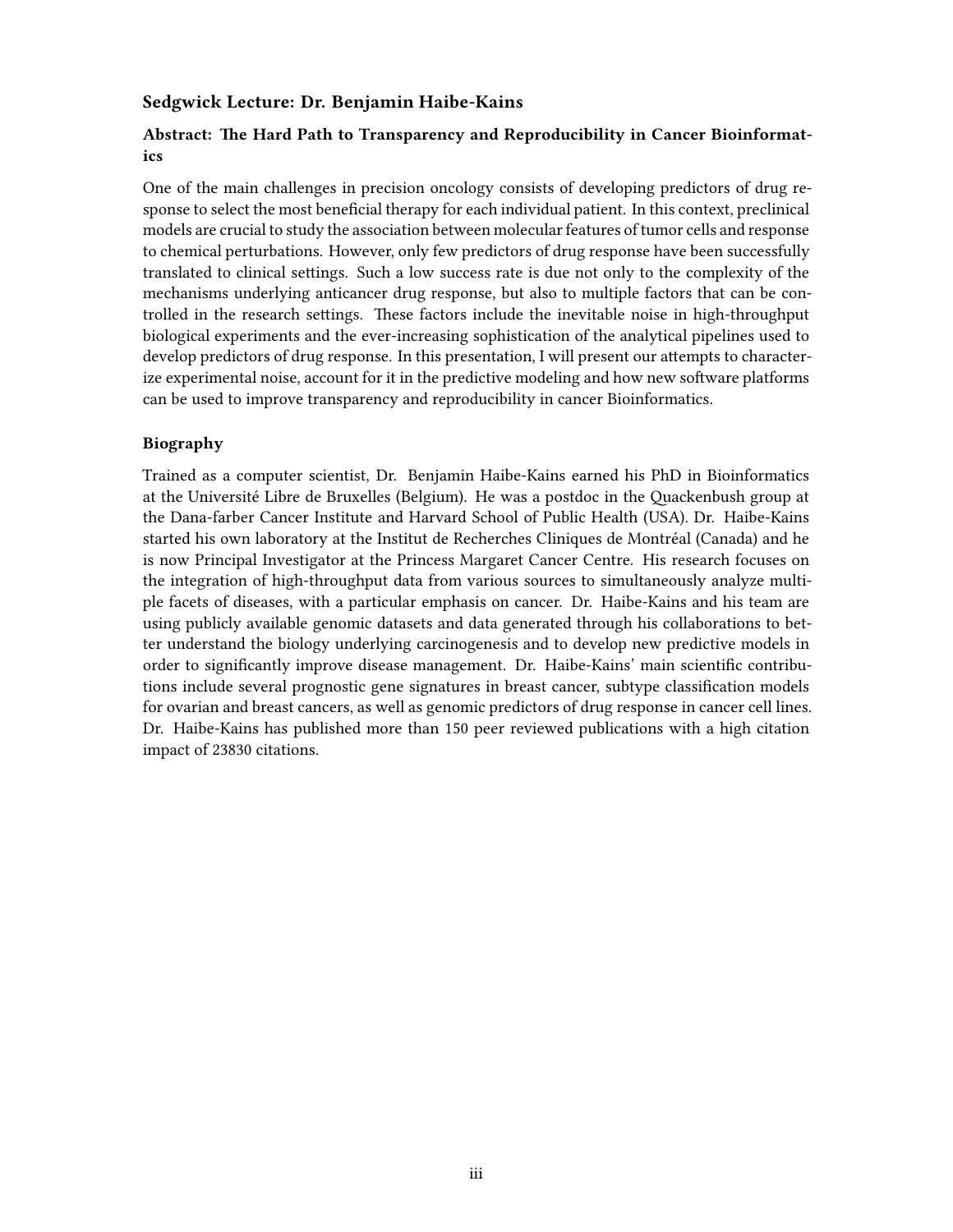#### **Fields Lecture: Dr. Luke Bornn**

#### **Abstract**

In this talk I will explore how players perform, both individually and as a team, on a basketball court. By blending advanced spatio-temporal models with geography-inspired mapping tools, we are able to understand player skill far better than either individual tool allows. Using optical tracking data consisting of hundreds of millions of observations, I will demonstrate these ideas by characterizing defensive skill and decision making in NBA players.

#### **Biography**

Dr. Luke Bornn is recognized as a world leader in sports analytics, and is Co-Founder and Chief Scientist at Zelus Analytics, a world-leading sports analytics company providing sports intelligence to professional teams. Dr. Bornn was Vice President, Strategy and Analytics for the NBA Sacramento Kings and served as Head of Analytics for A.S. Roma of the Italian Serie A Football League, where he worked closely with managers, coaches and sports scientists to measure and evaluate athletes and performance. In addition to his work with soccer and basketball teams, the British Columbia native has previously held tenure-track professorships in Statistics at both Harvard University and Simon Fraser University. Bornn is a frequent contributor to the field of sports analytics, authoring research articles for the Journal for Quantitative Analysis, the Annals of Applied Statistics and the Journal of the American Statistical Association amongst others. His academic research is focused on developing statistics and machine learning methods for high dimensional spatio-temporal data, with a primary focus on extracting insights from player tracking data in sports. He was a finalist for the MIT SSAC research awards from 2014 through 2019, receiving the award in 2015 and 2019. He received his M.S. and Ph.D. in Statistics from the University of British Columbia.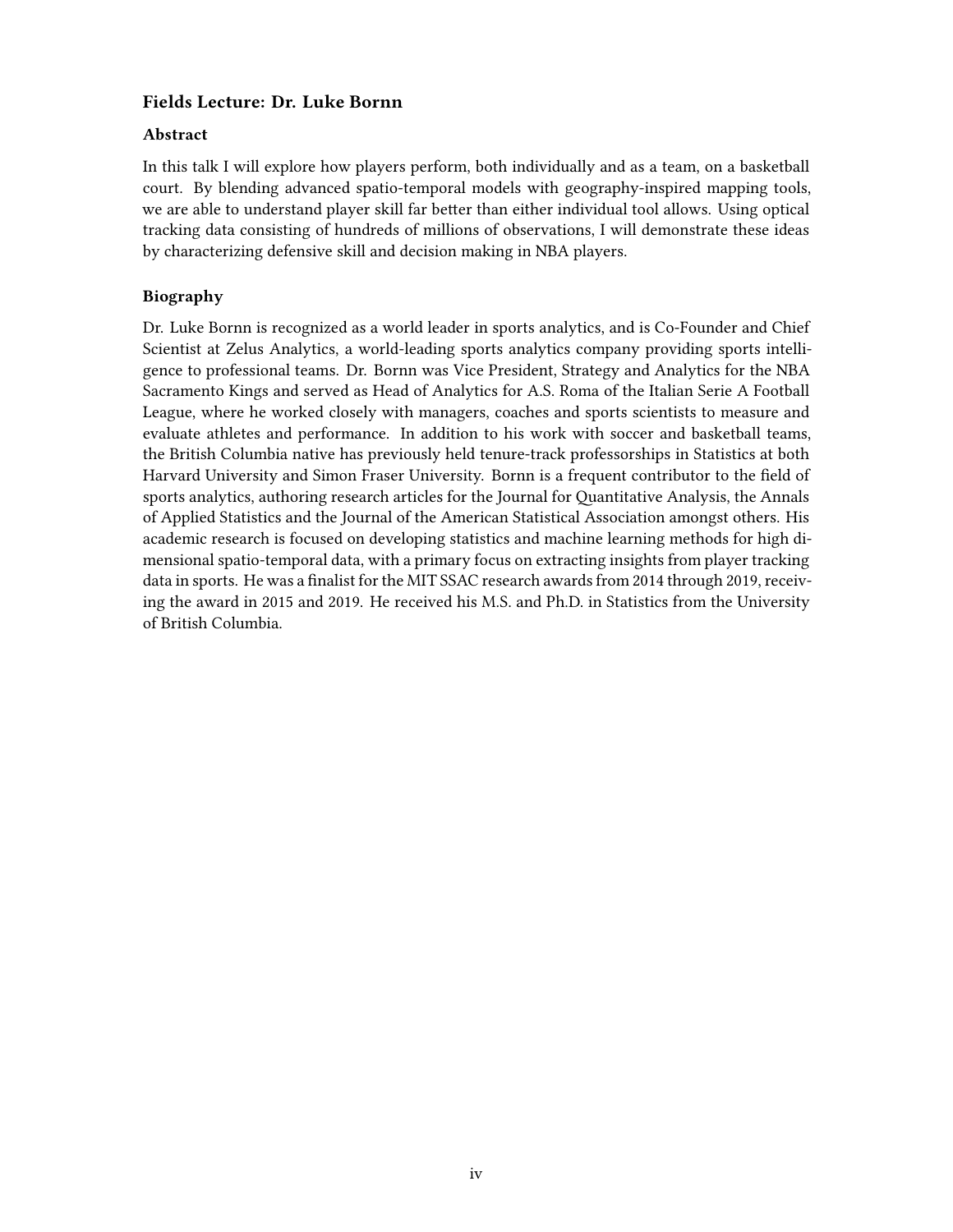#### **Industry Lecture: Dr. Nithum Thain**

#### **Abstract: Machine Learning Fairness**

Fairness is a fundamental consideration in the design and training of machine learning algorithms. We see time and again how even well-intentioned systems designers can inadvertently build bias into their ML models. In this talk we will introduce some of the concepts of the growing field of ML Fairness. We put ourselves in the shoes of someone building an ML algorithm to diagnose disease, and by stepping through the training process, we see how fairness issues might arise. We introduce some of the terms and techniques of fairness before stepping back and discussing the current state of the field.

#### **Biography**

Dr. Nithum (Nith) Thain is a Senior Research Engineer for Google and is recognized as an expert in Artificial Intelligence. Dr Thain holds numerous degrees in Mathematics from Queen's University (BSc) and McGill (MSc, PhD), along with an MBA from Oxford as a Rhodes Scholar. He completed a postdoctoral fellowship at Simon Fraser University, where he worked on cutting-edge algorithms to quickly classify tuberculosis strains using minimal genetic data. He subsequently joined Jigsaw, a unit within Google that explores threats to open societies, and builds technology that inspires scalable solutions. There, he did research on using natural language processing techniques in machine learning to help tackle online abuse. At Google Brain, he has worked on issues of AI Responsibility and Fairness. He has also taught Natural Language Processing with Deep Learning at the UC Berkeley School of Information and has advised numerous start-up companies on machine learning and data science approaches to assist with business decision-making and analytics. Since leaving Oxford, Nithum has done all of this while mainly residing in Newfoundland, the province where he grew up. Thain is a frequent contributor to the field of Machine Learning, Natural Language Processing, Artificial Intelligence, and Game Theory, authoring numerous articles, including proceedings in the International Conference on World Wide Web and the Association for Computing Machinery Conference on AI, Ethics, and Society.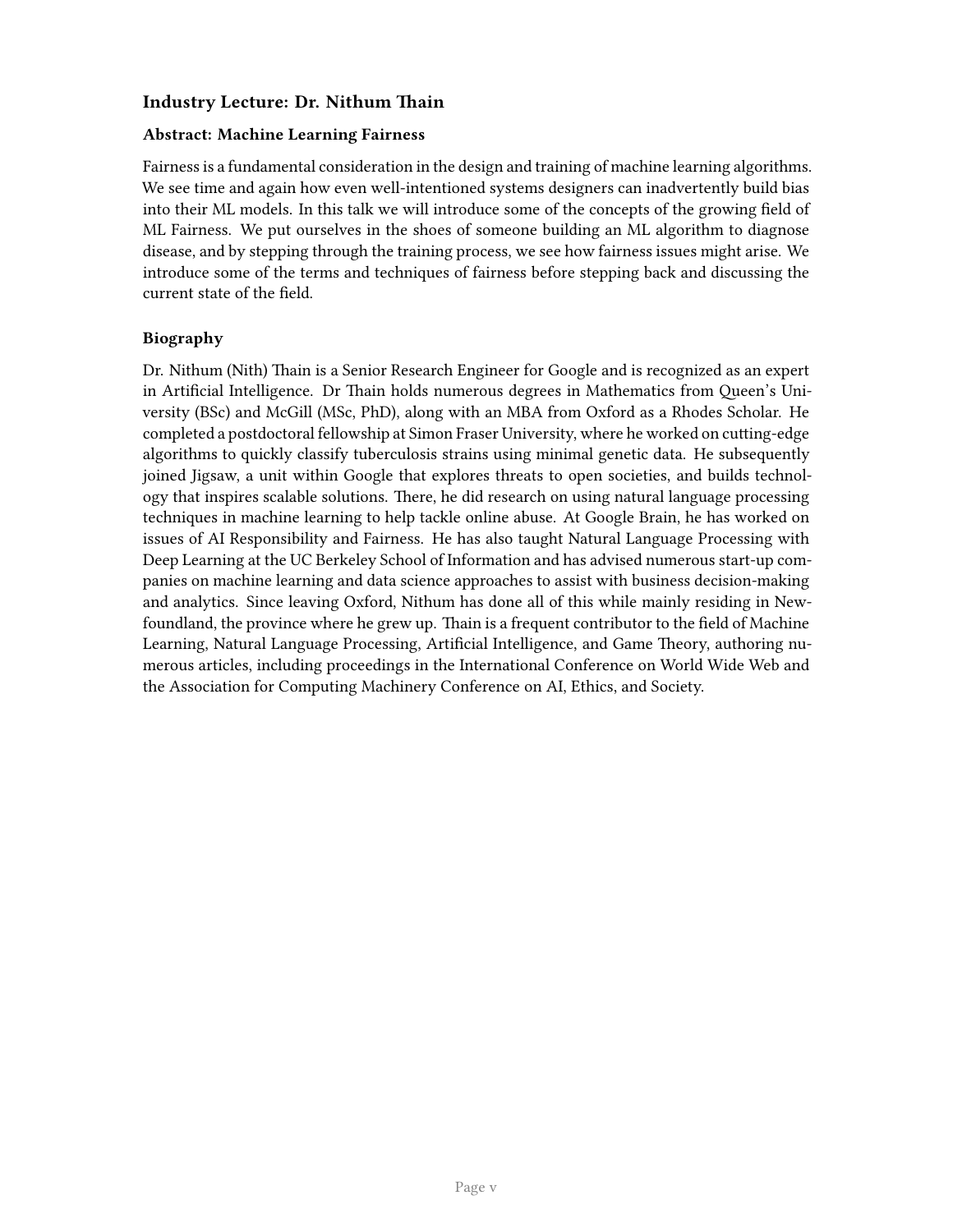## **Contents**

|                                                                                          | $\mathbf{i}$            |
|------------------------------------------------------------------------------------------|-------------------------|
|                                                                                          | $\overline{\mathbf{u}}$ |
| Metaheuristic Exploration via Deep Learning Object Localization                          | $\mathbf{1}$            |
| Distinguishing number of graphs generated by the symmetry groups Dn                      | $\mathbf{1}$            |
| Utilizing machine learning components to better optimize the Particle Swarm Optimization | $\sqrt{2}$              |
|                                                                                          | $\boldsymbol{2}$        |
|                                                                                          | 3                       |
| Multilingual Phishing Email Detection Using Federated Learning                           | 3                       |
| Infinite Fibonacci Trees and other Binary Trees Generated by Linear Operations.          | $\overline{4}$          |
| The Practical Efficiency of Regular Expression Membership Algorithms                     | $\overline{4}$          |
|                                                                                          | $\sqrt{5}$              |
| A Novel Approach to Modelling Risk Factors for Mass Murder                               | 5                       |
| Exceptional Gegenbauer Polynomials and Confluent Darboux Transformations                 | 6                       |
|                                                                                          | 6                       |
| Improving The TLS Client Puzzle Extension's Design Against DDoS Attacks.                 | $\overline{7}$          |
|                                                                                          | 8                       |
| An Analysis of Population Persistence in Y-Shaped River Networks                         | 8                       |
|                                                                                          | 9                       |
| Multiple Observers Ranked Set Samples for Shrinkage Estimators                           | 9                       |
| A Piecewise Linear Spline Maximum Entropy Method for Frobenius-Perron Operators of       | 10                      |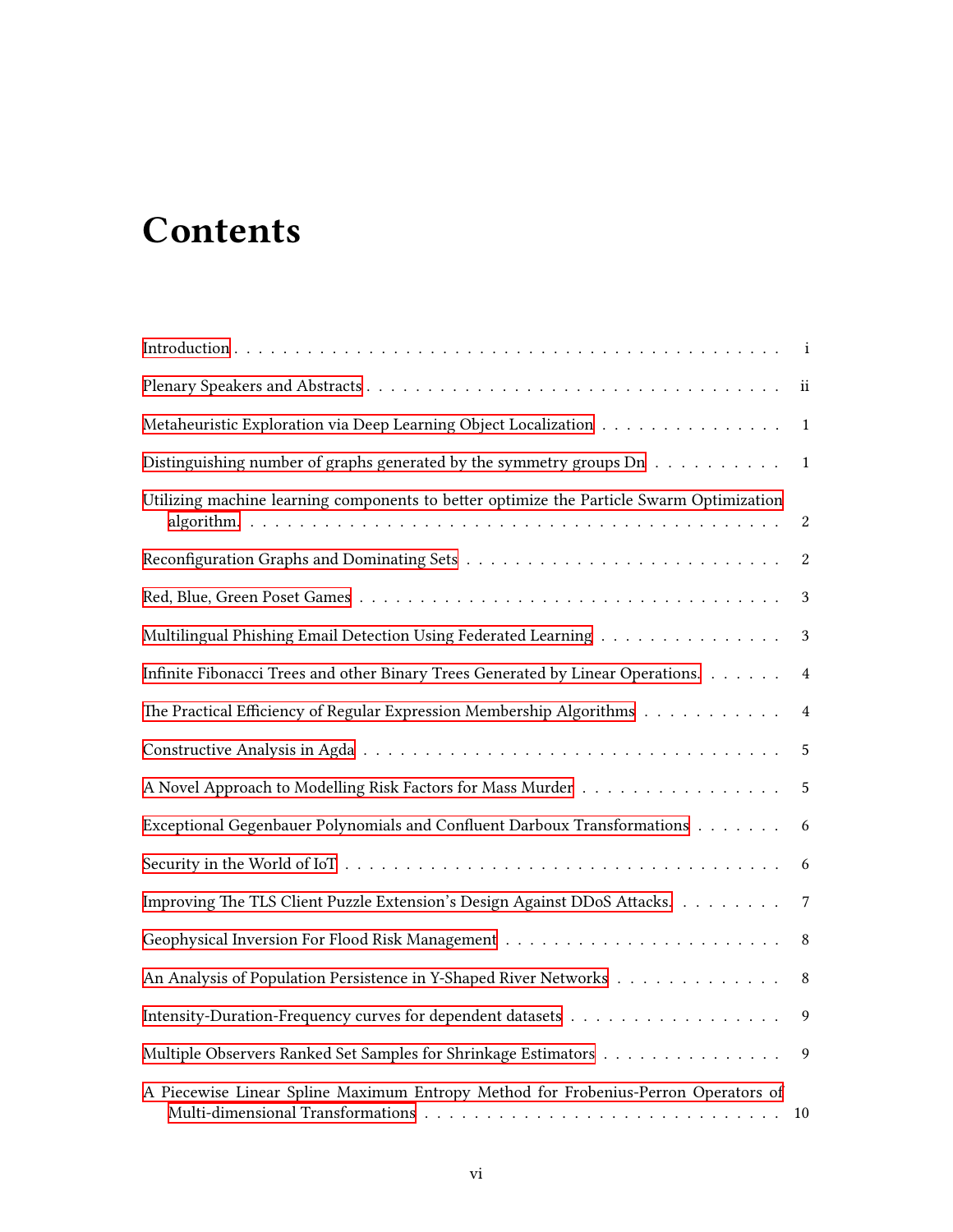| A molecular vector embedding representation for enhanced toxicity prediction of Tox21 11 |  |
|------------------------------------------------------------------------------------------|--|
|                                                                                          |  |
| Comparing the Surrounding and Containment Numbers of a Graph 12                          |  |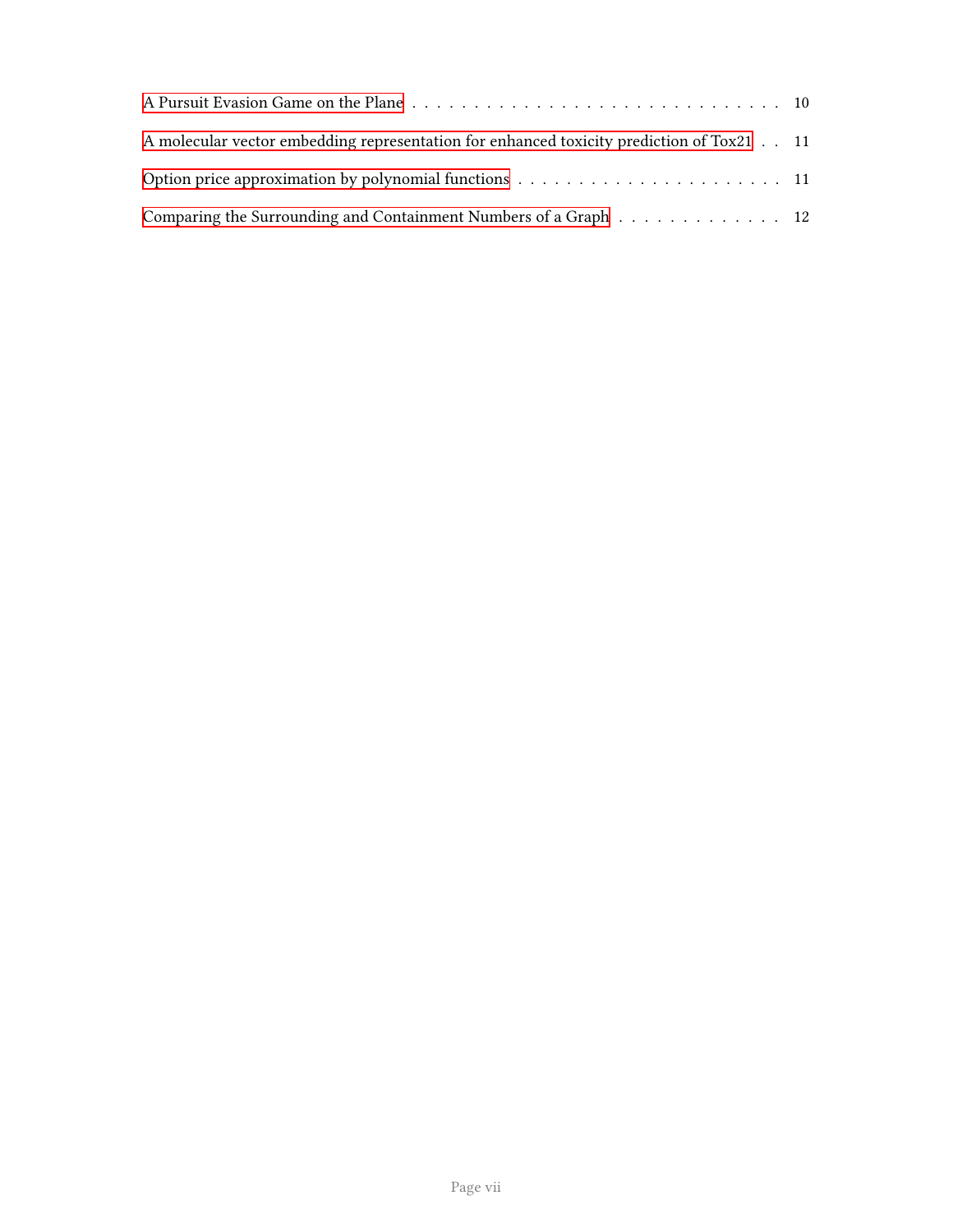#### <span id="page-8-0"></span>**CS Undergraduate** / **3**

## **Metaheuristic Exploration via Deep Learning Object Localization**

**Author:** Mengyu Zang<sup>1</sup>

**Co-author:** Antonio Bolufe-Rohler <sup>1</sup>

#### <sup>1</sup> *University of Prince Edward Island*

Heuristic and metaheuristic optimization algorithms have enjoyed success as the method of choice for solving many real world problems due to their flexibility and speed. Optimization requires that a metaheuristic perform both exploration and exploitation. The role of exploration is to find the most promising region of a search space; recent publications have shown that exploration is the most critical and challenging part of the optimization process. In this research we present an entirely new approach to exploration based on the use of deep learning.

We have successfully represented an objective function as a 2-dimensional image; created two different datasets using the point where the global optimum is located as the target attribute to be predicted. We designed, trained and tested different deep neural network convolutional models for predicting the region where the optimum is located, and we have performed extensive experimentation to illustrate the effectiveness of this approach.

<span id="page-8-1"></span>**Math Undergraduate** / **20**

### **Distinguishing number of graphs generated by the symmetry groups Dn**

**Author:** Meredith Cudmore-Keating<sup>1</sup>

1 *St. Francis Xavier University*

The distinguishing number of a graph is the smallest number *d* such that a colouring (not necessarily proper) on the graph with *d* colours can only be preserved with the trivial automorphism. A group *G* is 2-generated if it contains two elements which can generate all of *G*. The 2-generated graph of *G* is the graph whose vertex set is those elements of *G* which can 2-generate it, and with two vertices adjacent if they 2-generate *G*. These graphs have a high level of symmetry, so the question of their distinguishing number is of interest. This talk explores work to date on the 2-generated graph of the symmetry group  $D_n$  and their associated distinguishing numbers.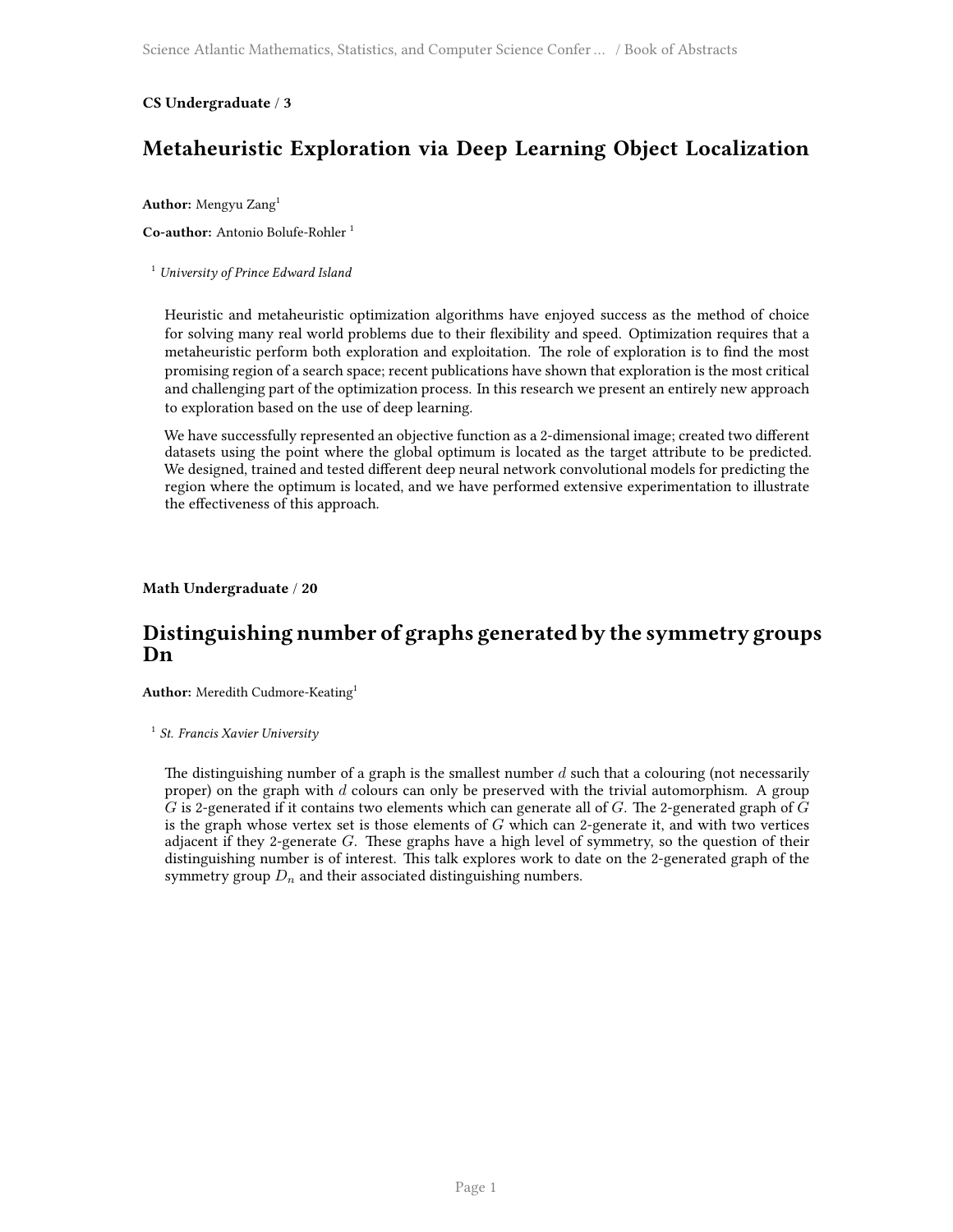#### <span id="page-9-0"></span>**CS Undergraduate** / **6**

## **Utilizing machine learning components to better optimize the Particle Swarm Optimization algorithm.**

**Author:** Essayas Kassa<sup>1</sup>

Co-author: Antonio Bolufe-Rohler<sup>1</sup>

<sup>1</sup> *University of Prince Edward Island*

Optimization techniques are increasingly being used in research to improve algorithms. A good example of an optimization algorithm is part of the powerful family of a swarm-based algorithm called Particle Swarm Optimization (PSO). PSO was initially inspired from the collective behavior of social animals. PSO finds a solution to the optimization problem by using nodes that act like swarm particles which flow through the data driven by their own and neighbors' best performance. In the presentation I will be talking about how we utilized machine learning components to better optimize the Particle Swarm Optimization algorithm in making decisions.

<span id="page-9-1"></span>**Math Undergraduate** / **13**

## **Reconfiguration Graphs and Dominating Sets**

**Author:** Amanda Porter<sup>1</sup>

**Co-author:** Margaret-Ellen Messinger<sup>1</sup>

<sup>1</sup> *Mount Allison University*

We study *k*-domination reconfiguration graphs based on the token/replacement model first proposed by Haas and Seyffarth. Every vertex represents a dominating set in a graph of size *k* or less and two vertices, *X, Y* are connected if and only if *Y* can be obtained by removing or adding a vertex to the dominating set *X*. We provide a complete characterization for Eulerian reconfiguration graphs when  $k = |V(G)|$ . We also consider what *k* values that allow Eulerian *k*-domination reconfiguration graphs for multipartite graphs.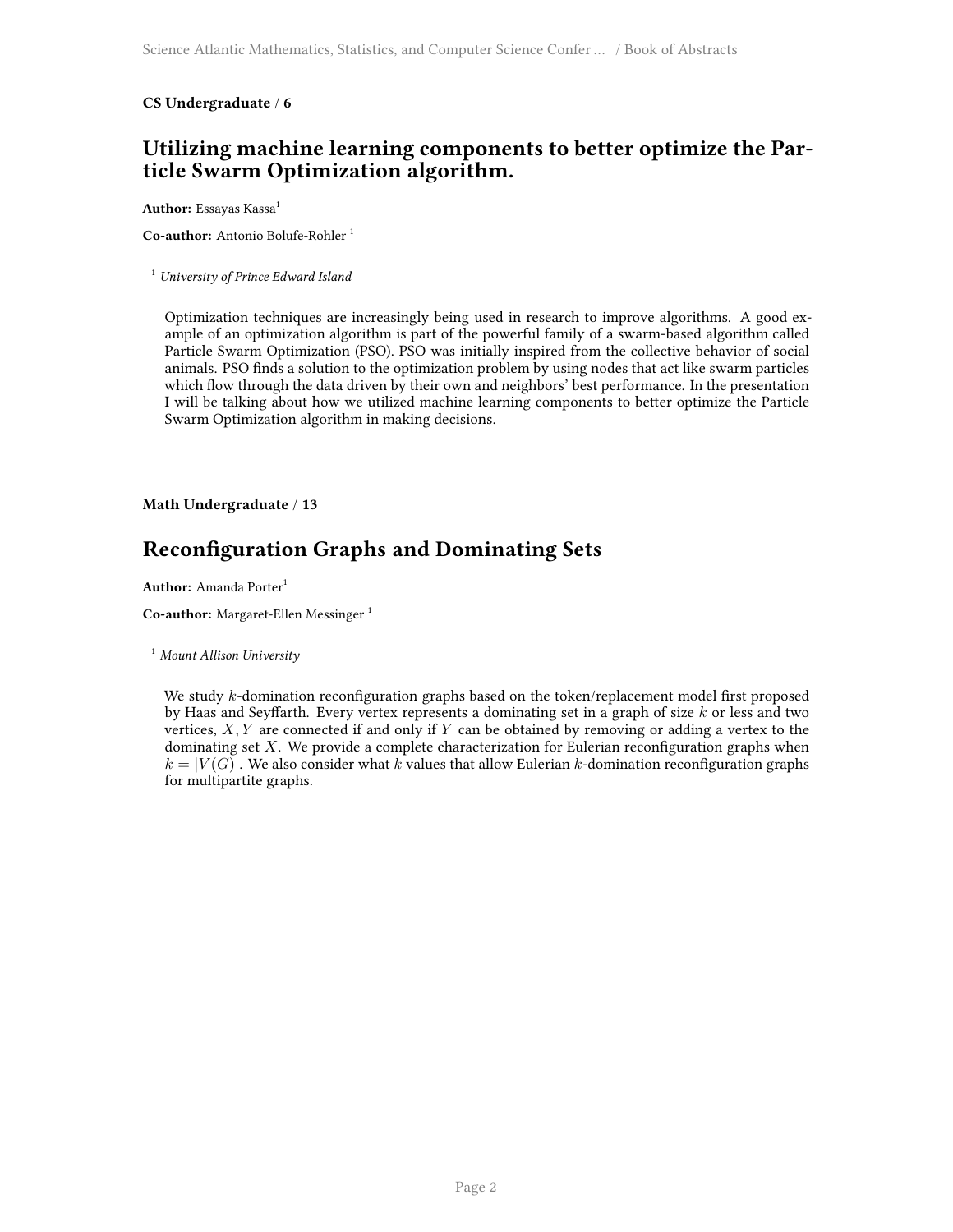## <span id="page-10-0"></span>**Red, Blue, Green Poset Games**

**Author:** Alexander Clow<sup>1</sup>

1 *St. Francis Xavier University*

This talk examines Red, Blue, Green (partizan) poset games under normal play. Poset games are played on a partially ordered set where players take turns choosing an element of the partial order and removing every element greater than or equal to it in the ordering. The Left player can choose Blue elements (Right cannot) and the Right player can choose Red elements (while the Left cannot) and both players can choose Green elements. Red, Blue and Red, Blue, Green poset games have not seen much attention in the literature, do to most questions about Green poset games (such as CHOMP) remaining open. This talk will present generalizations of the results I presented at Science Atlantic last year about Green poset games (which I proved with Dr. Stephen Finbow, StFX) to Red, Blue, Green poset games as well as survey some distinct results that come out of my ongoing collaboration with Dr.Neil McKay (UNBSJ).

#### <span id="page-10-1"></span>**CS Undergraduate** / **9**

## **Multilingual Phishing Email Detection Using Federated Learning**

**Author:** Dakota Staples<sup>1</sup>

**Co-author:** Saqib Hakak <sup>1</sup>

#### <sup>1</sup> *University of New Brunswick*

Phishing emails plague our modern-day society and with every year only continue to become more of a problem. There are many research studies showing how to detect phishing emails automatically and many tools already exist to do so. These models are very accurate at detecting phishing emails as well, with high precision rates and low recall and false positive rates. However, they contain issues with users' privacy and with multilingual detection. This research aims to define a new proof of concept model. The model this paper proposes not only detects phishing emails, but protects the user's privacy, and detects phishing emails in multiple languages. To achieve this, we propose a federated learning model. Different machine learning models will be trained and tested using existing phishing-based multi-lingual datasets by identifying unique features. In case there is no such dataset available, phishing emails written in different languages will be collected from large publicly available datasets such as PhishTank, and other online forums and websites. Finally, using the concept of federated learning, a machine learning model with best results will be selected and assigned the role of global model. Different edge devices (configured to detect phishing emails in French and English languages respectively) will download the global model and keep on improving the learning process of the global model by periodically sending the updates.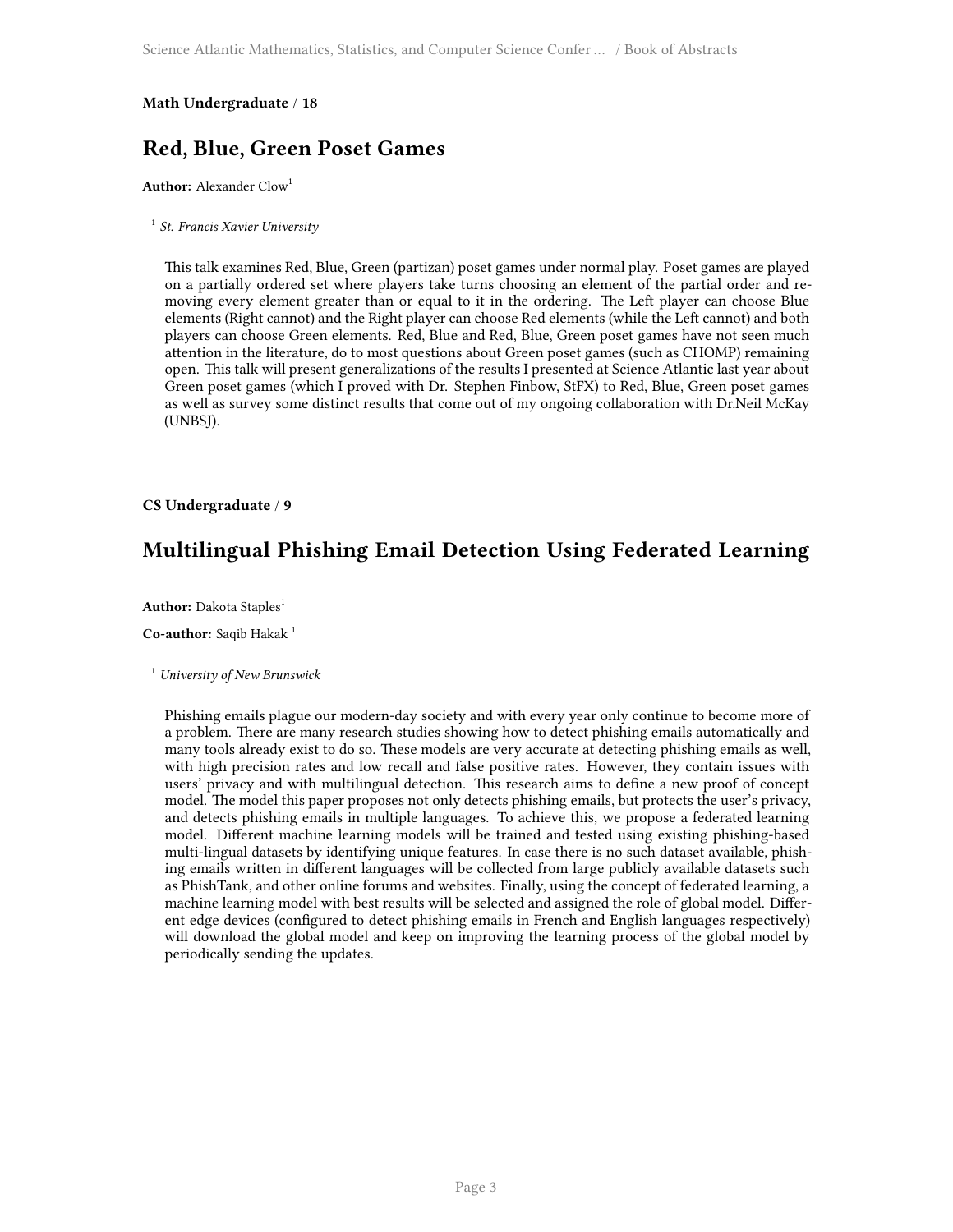## <span id="page-11-0"></span>**Infinite Fibonacci Trees and other Binary Trees Generated by Linear Operations.**

**Author:** Jesse Preston<sup>1</sup>

**Co-author:** Karyn McLellan <sup>1</sup>

#### <sup>1</sup> *Mount Saint Vincent University*

Using two operations on an initial value can create an infinitely growing set of values. When representing the growth of these sets as a binary tree, it is seen that some operations cause an infinite Fibonacci tree to form.

We will prove which operations can be used to create a set of values including all integers, which of these operations will form an infinite Fibonacci tree, and why certain operations fail to accomplish either.

The structures and patterns behind these binary trees will also be analyzed, as there are interesting differences in the trees when changing the operations slightly.

#### <span id="page-11-1"></span>**CS Undergraduate** / **11**

## **The Practical Efficiency of Regular Expression Membership Algorithms**

Author: Justin Gray<sup>1</sup>

**Co-author:** Stavros Konstantinidis <sup>1</sup>

1 *Saint Mary's University*

Regular expressions encode text patterns and define languages of symbolic words. The membership problem decides if a given word is an element of the language described by a given regular expression. This problem has various well-studied algorithms, but current research only shows asymptotic complexity and performance with respect to samples of randomly generated regular expressions. Our research aims to answer how the algorithms perform when using practical regular expressions used in the real-world on a representative test set of words.

A set of compatible regular expressions have been collected from public GitHub repositories. Each compatible expression (i.e., no backreferences, lookaheads, or improper formatting) is then converted into an equivalent unambiguous mathematical representation. For each distinct expression, we have tested Thompson, Glushkov, position, follow, and partial derivative NFA constructions, as well as partial derivatives and exponential backtracking directly on the regular expression tree. These algorithms have been implemented into a modified version of the Python's FAdo package and include UNIX-inspired extensions such as character classes, the wild dot, and partial Unicode support. Preliminary results indicate that despite the backtracking algorithm being exponentially bound, its practical efficiency is faster than any other tested method.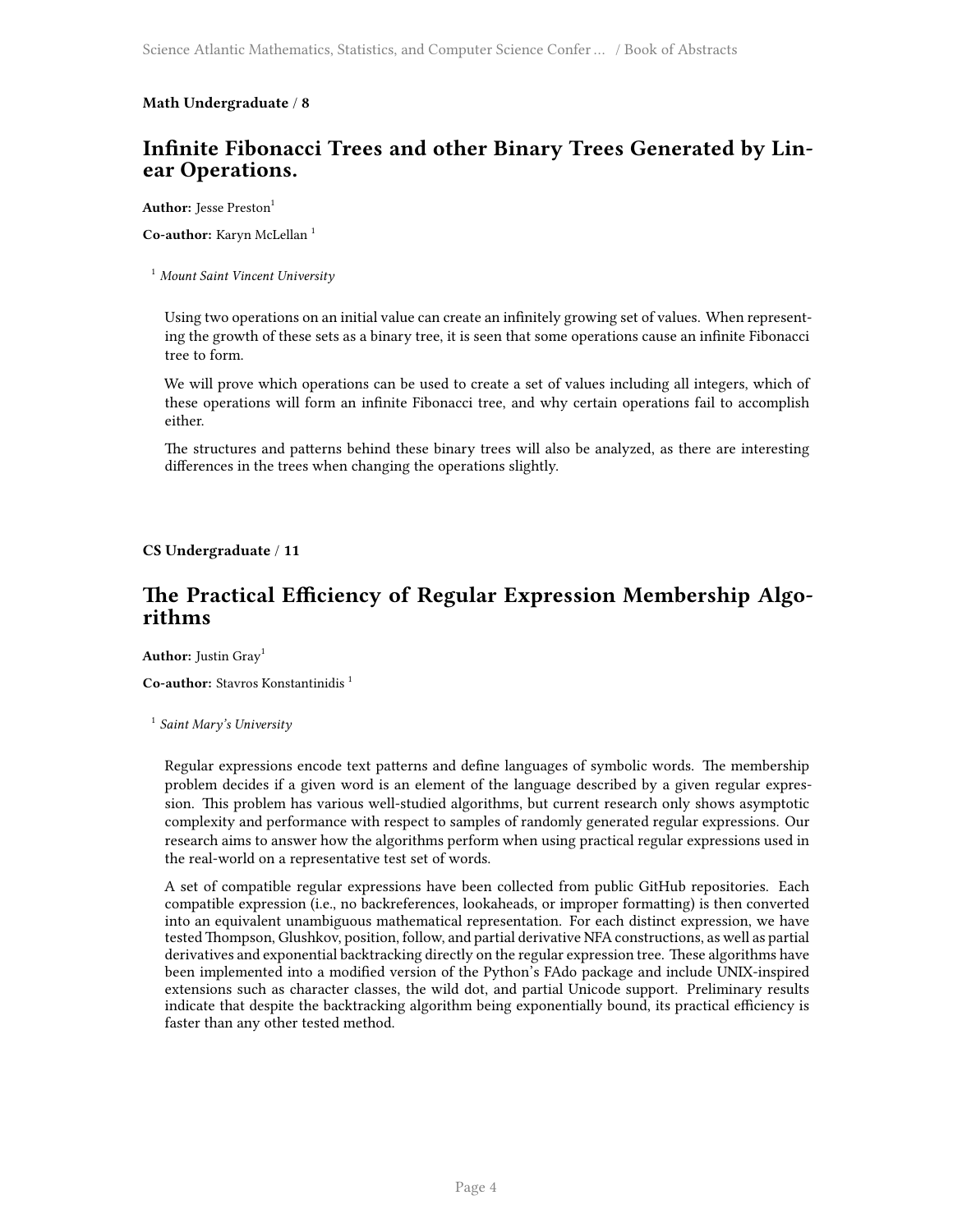## <span id="page-12-0"></span>**Constructive Analysis in Agda**

**Author:** Zachary Murray<sup>1</sup>

<sup>1</sup> *Dalhousie University*

Formal proofs are both impractical to write and difficult to verify by hand. The automation tools of proof assistants can make formal proofs convenient to write while verification is left to the computer. However, most mathematics, especially analysis, is unformalized, leaving a large gap between modern research and computerized proof. We will examine the practicality of formal mathematics in the Agda proof assistant and discuss my work on an Agda constructive analysis library.

<span id="page-12-1"></span>**CS Undergraduate** / **12**

## **A Novel Approach to Modelling Risk Factors for Mass Murder**

Authors: Ethan C. Draper<sup>1</sup>; Ethan S. Heavey<sup>1</sup>

Co-authors: Margo C. Watt<sup>1</sup>; James A. Hughes<sup>1</sup>

1 *St. Francis Xavier University*

Mass murders, while devastating, are relatively infrequent events. Their intermittence, however, poses a great challenge for researchers to develop accurate tools for risk assessment. While caution must always be exercised in active-shooter situations, the development of tools to predict on-scene outcome has the potential to inform law enforcement on appropriate actions and safety precautions. These risk assessment tools predict one of two potential outcomes: arrest or death (which may be by suicide or by law enforcement). Assessing the outcome of an act of extreme violence involves examining both static (e.g., age, sex, personal history) and dynamic (e.g., substance use, mental disorder symptoms) factors. Many static and dynamic risk factors have been examined independently, but their interplay has not yet been empirically studied. The aforementioned risk factors were analyzed with tools from the burgeoning field of Computational Social Science using a dataset of mass shooters from The Violence Project (TVP) (Version 3). TVP considered over 100 variables of interest from mass shootings occurring in America between 1966-2020, which was supplemented with Canadian cases from the same time frame. Forward Selection, Backward Selection, Recursive Feature Elimination, and Principal Feature Analysis methods were used to determine the risk factors with the greatest predictive validity of onscene outcome. Using these risk factors, the researchers created a Shallow Neural Network model as a novel tool to help professionals predict on-scene outcome in active mass shooter cases. This model may also provide insight for future work in violence prediction and thus prevention.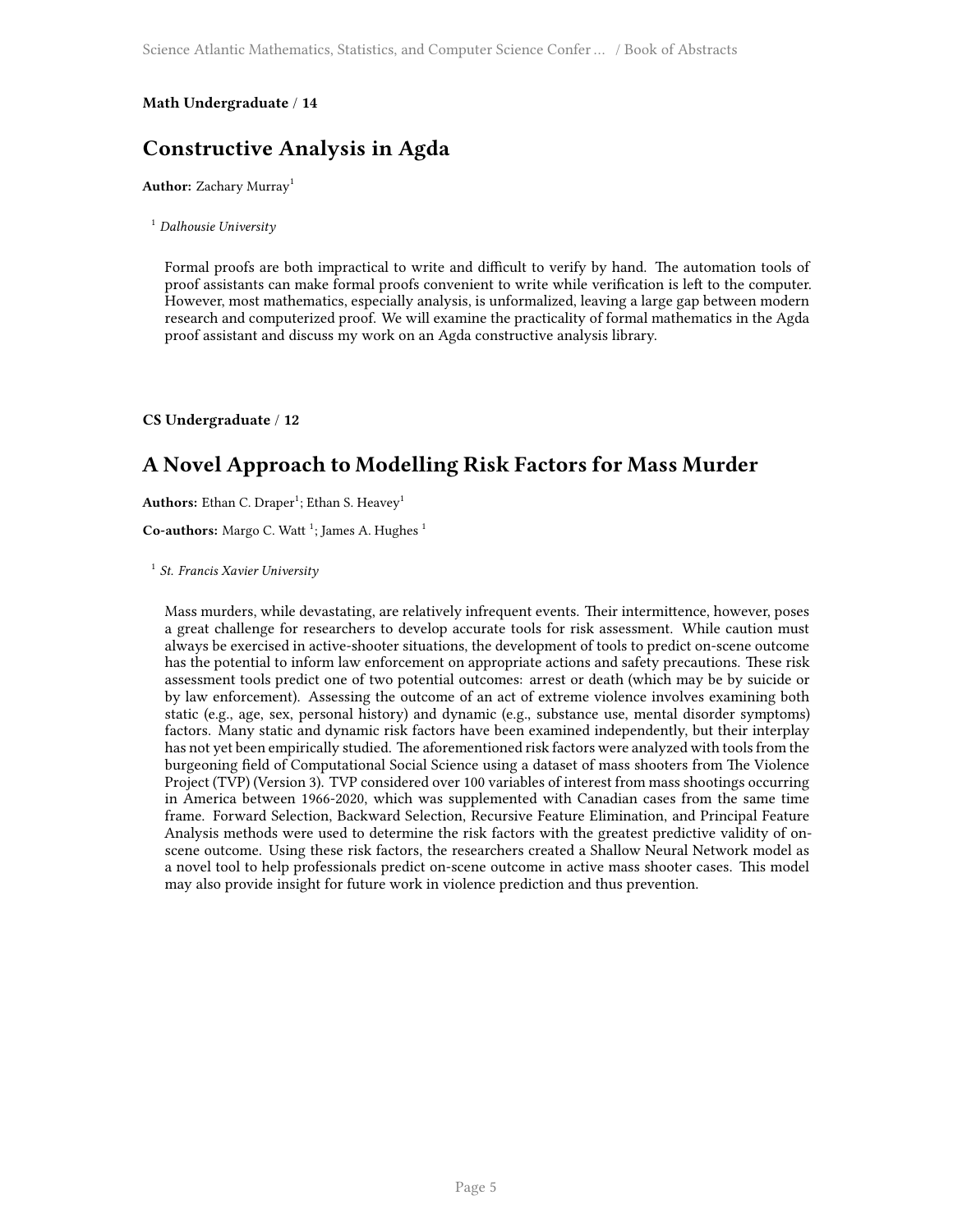## <span id="page-13-0"></span>**Exceptional Gegenbauer Polynomials and Confluent Darboux Transformations**

**Author:** James Munday<sup>1</sup>

<sup>1</sup> *Dalhousie University*

Classical orthogonal polynomials are families of orthogonal polynomials that arise as solutions to Sturm-Liouville eigenvalue problems, and are entirely classified by the classical families of Hermite, Laguerre, and Jacobi polynomials. Exceptional orthogonal polynomials also arise as solutions to Sturm-Liouville eigenvalue problems; however, we allow the polynomial sequences to miss a finite number of "exceptional" degrees, resulting in new orthogonal polynomials that are generalizations of the classical families. This talk will introduce a construction for multi-parameter exceptional Gegenbauer polynomials via the isospectral deformation of the classical Gegenbauer operator. We are able to obtain a fully explicit description of the operators and polynomials in question through the use of confluent Darboux transformations.

<span id="page-13-1"></span>**CS Undergraduate** / **16**

## **Security in the World of IoT**

**Author:** Mohammadhossein Moghaddas Jafari<sup>1</sup>

<sup>1</sup> *Memorial University of Newfoundland*

The Internet of Things (IoT) has been a part of the disruptive technologies and has impacted many areas in our life. It has been described as 'the next major computing paradigm' because of its convenience and effectiveness in virtually every area of our daily lives. However, the IoT is also one of the most vulnerable technologies to cyberattacks, with many security researchers even predicting that IoT security will be the next 'bug' in computer systems. As sensitive and private information is exchanged between connected devices, privacy becomes a major concern. Among many important issues transparency and reliability are considered as new challenges that differentiate IoT from the conventional Internet and industries. This paper focuses on security threats on IOT technology and how to minimize them. We examine existing studies and suggested solutions to increasing privacy issues from a variety of perspectives in this study to identify dangers and mitigations. We assess the privacy difficulties and concerns that arise in IoT systems. We outline potential IoT solutions that address a wide range of privacy concerns.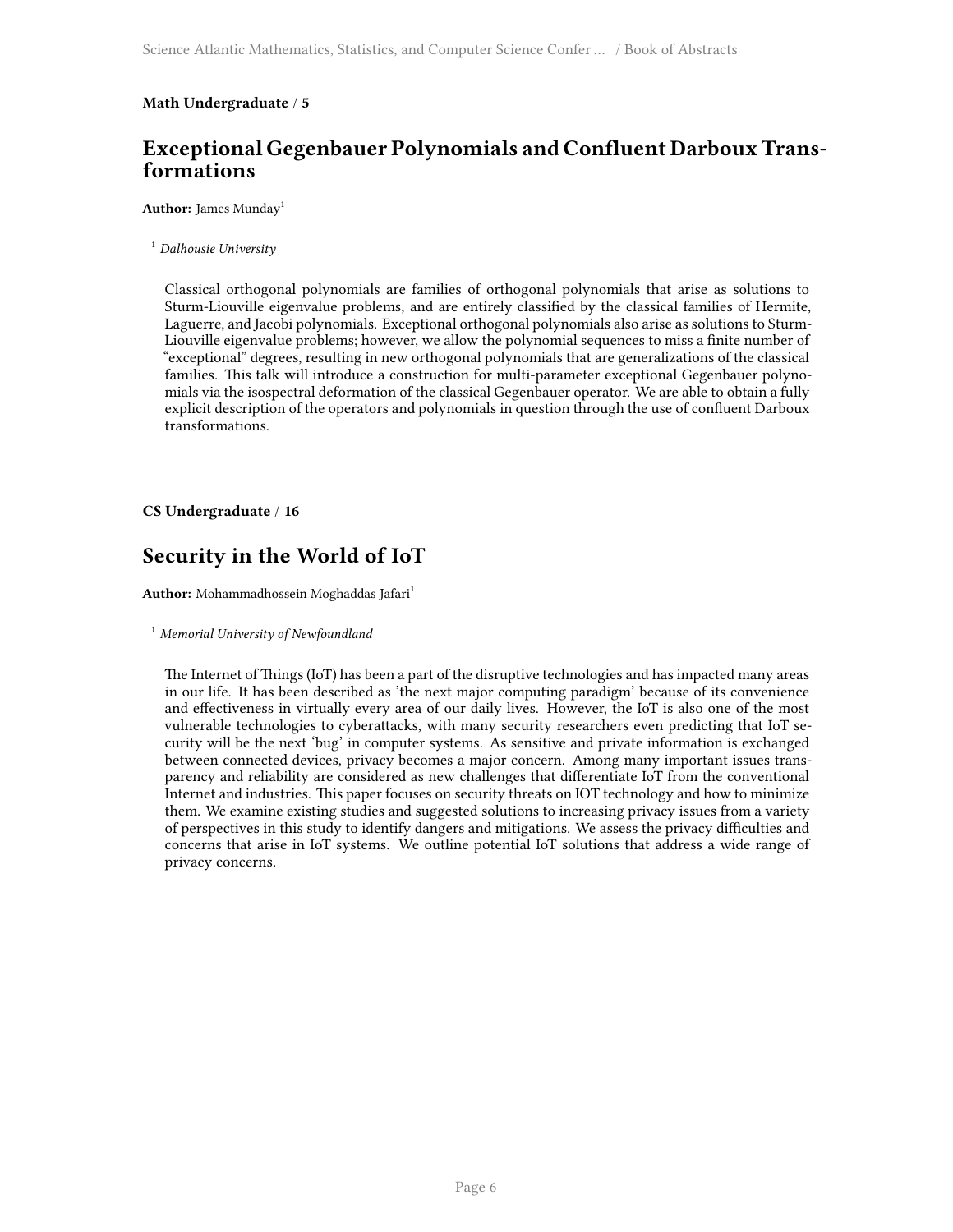#### <span id="page-14-0"></span>**CS Undergraduate** / **19**

## **Improving The TLS Client Puzzle Extension's Design Against DDoS Attacks.**

Author: Emmanuel Blay<sup>1</sup>

#### <sup>1</sup> *University of Prince Edward Island*

The continuous enhancement of the various security components of the internet is what helps us navigate the quickly evolving threat landscape that presents several vulnerabilities and bad actors who are working hard to exploit the corresponding attack vectors of which a Distributed Denial of Service (DDoS) attack is a part of. The recent Transport Layer Security (version 3) Client Puzzle extension proposed by [Thomas Nygren](https://tools.ietf.org/pdf/draft-nygren-tls-client-puzzles-00.pdf) introduces the use of a client puzzle or proof-of-work concept, as opposed to the traditional rate-limiting techniques, to help stall massive influxes of client connections thereby preventing a denial of service on the part of the host server. This research aims at discussing how the initial design proposed by Nygren could be enhanced in terms of design, performance, and overall efficiency. In this paper, we discuss how we can utilize the design of Finite State Machines or Finite State Automaton to draw up a system for improving the storage of client puzzles, and by extension, the deployment of puzzle payloads and solution verification. We'll be utilizing a library called [GRAIL](http://grail.smcs.upei.ca/Mirrors/www.csd.uwo.ca/research/Grail/) that allows us to define and manipulate finite languages and their corresponding finite-state automata. This library allows us to concatenate a new finite-state automata to another finite-state automata, generate all the words in the regular language defined by a given finite-state automaton, and verify that a given expression belongs to the regular language defined by a finite-state automata. With these mechanisms in place, this research will be proposing a much more resource-efficient way of generating puzzles such that the host server does not get computationally burdened during an attack. We will be summarizing the research with a performance test on a couple areas of interest that would prove that this new scheme of serving client puzzles during DDoS attacks is indeed efficient.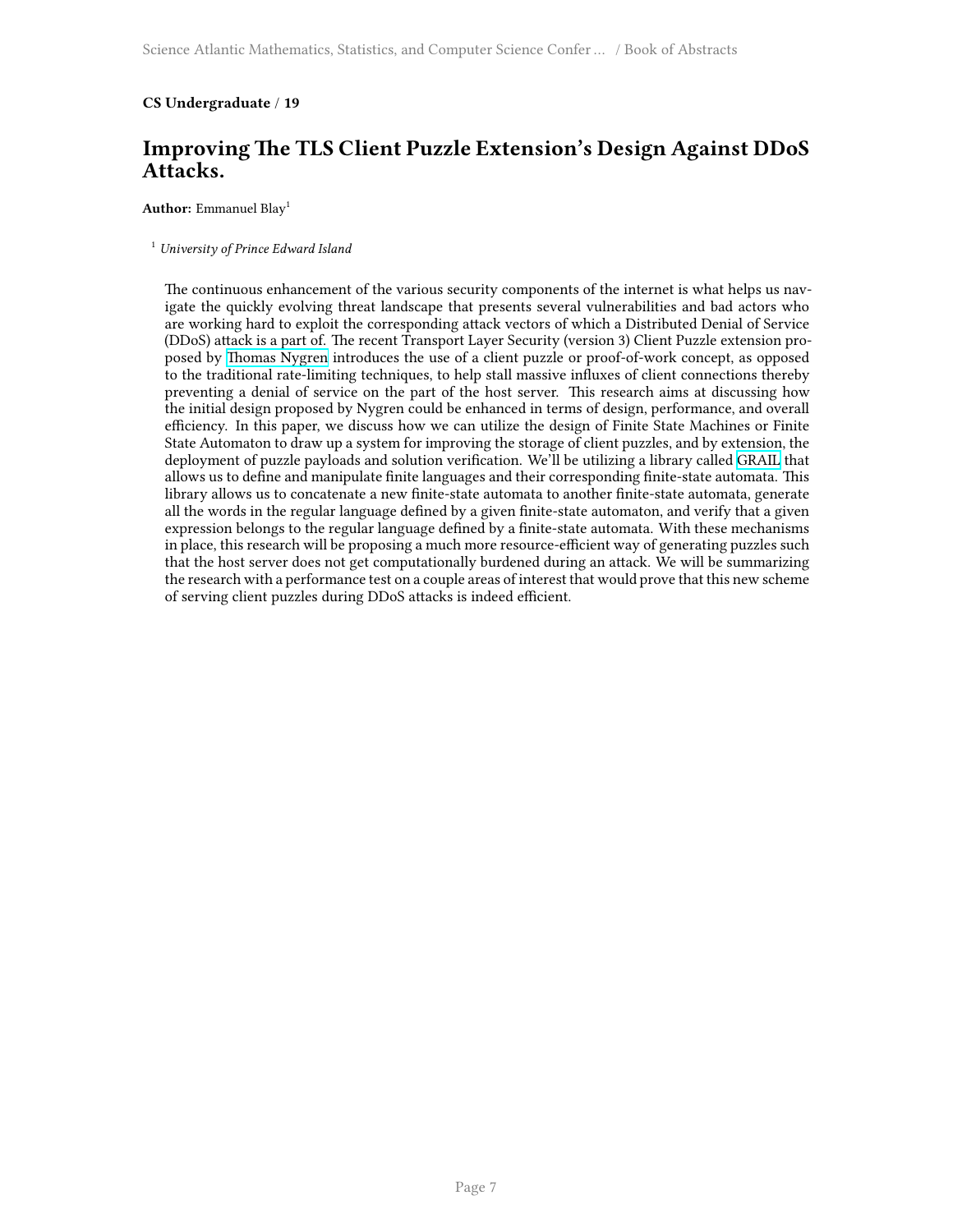## <span id="page-15-0"></span>**Geophysical Inversion For Flood Risk Management**

Authors: Eli Vandenberg<sup>1</sup>; Heidi Hebb<sup>1</sup>

**Co-author:** Peter Lelievre <sup>1</sup>

#### <sup>1</sup> *Mount Allison University*

Many regions across Atlantic Canada rely on dykes and other earthen flood barriers to support agricultural activities and to protect millions of dollars of commercial and residential infrastructure. Many dykes are in increasingly poor condition from repairs, compaction, erosion and other factors. Rising sea levels from climate change presents an ever increasing hazard. Hence, there is a growing concern for the health of these structures and their ability to resist breaching and flooding in the future. We are using geophysical inversion to image the internal structure and composition of these dykes. Inversion is a computationally intensive procedure, relying on accurate numerical solution of the differential equations that describe the physical phenomena involved, and development of numerical optimization routines tailored to the specific inverse problem at hand. Thorough procedures to use geophysical inversion to accurately image the internal composition of dykes have not been thoroughly explored and tested. We are investigating an integrated imaging approach, which combines the use of electrical resistivity tomography (ERT) and electromagnetic (EM) induction methods. Both produce data that is dependent on the conductivity of the earth being surveyed, which is an indicator of the salinity of the fluid in the soil, and therefore the data can provide information about the flow of saltwater through the dykes and about possible erosional features. The two types of data are inverted to produce candidate earth models that could have given rise to the measured data, and which can be interpreted to indicate information about dyke structure and composition. We are investigating whether or not this combination of survey methods, when combined with numerical inversion practices which incorporate sensible a-priori information, will produce a monitoring method that is accurate, time and cost effective, and sustainable.

#### <span id="page-15-1"></span>**Math Undergraduate** / **24**

## **An Analysis of Population Persistence in Y-Shaped River Networks**

**Author:** Dylan Smith<sup>1</sup>

#### <sup>1</sup> *Memorial University of Newfoundland*

We study the population dynamics of aquatic organisms growing logistically in a Y-shaped river network. The habitat is viewed as a tree-like metric graph with the population density satisfying a reactiondiffusion-advection (RDA) equation on each segment along with the appropriate junction and boundary conditions. Steady states can be viewed as solutions of a system of two first order ODEs (subject to appropriate boundary conditions). Geometrically, they are represented by orbits in the phase plane, generated by the corresponding flow operator. Any positive steady state in a Y-shaped network is represented by a certain configuration of three orbits in the phase plane.

We are interested in determining the minimum size of a Y-shaped river network with a fixed geometry (specified by the ratios of its segments) for which the persistence of a population is possible. For a single river stretch (with hostile or outflow downstream boundary conditions), explicit formulas are known for such minimum length.

In this talk we will give typical examples of orbit configurations and discuss the dependence of minimal network length for persistence on the geometry of the network.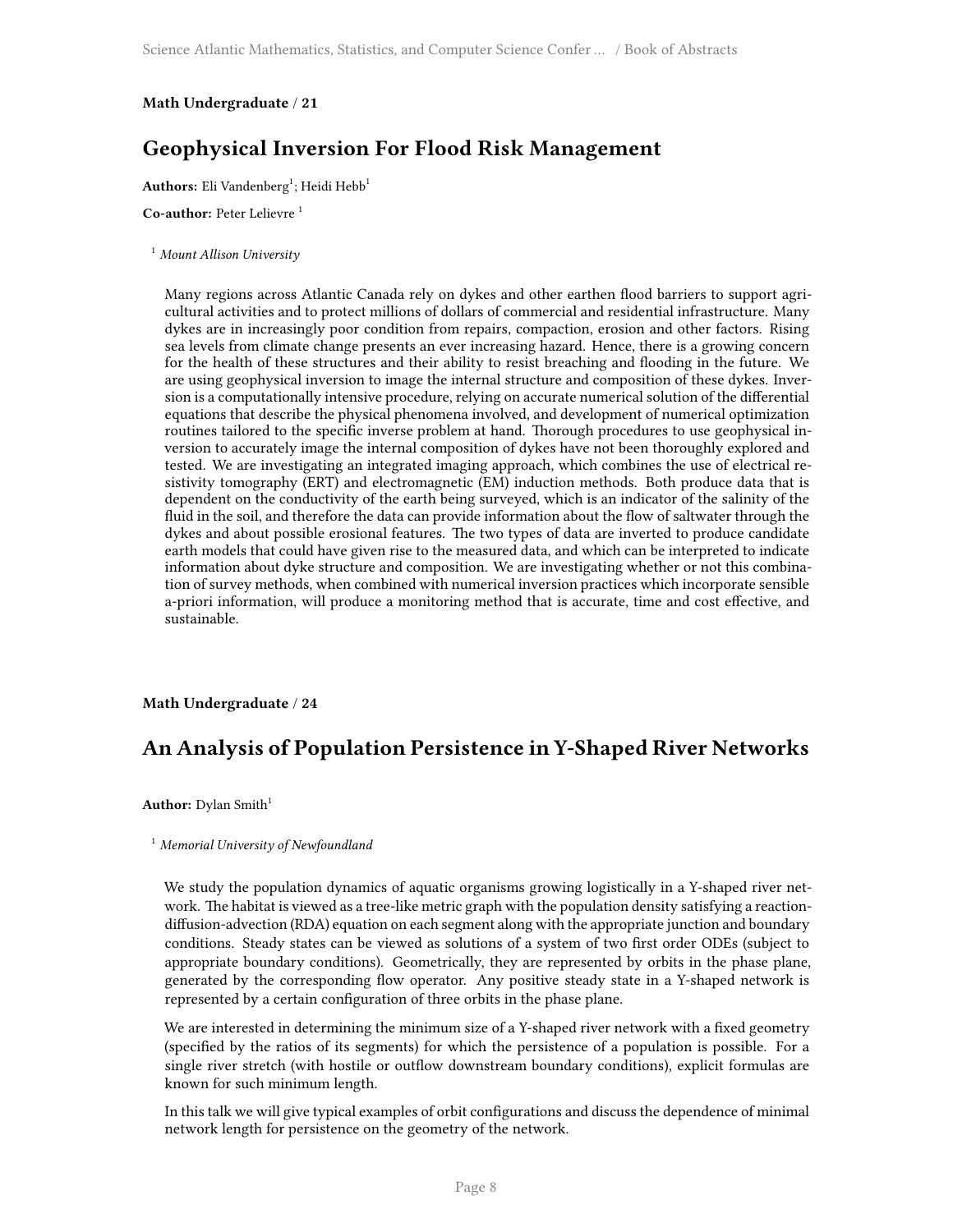#### <span id="page-16-0"></span>**Stats Undergraduate** / **17**

## **Intensity-Duration-Frequency curves for dependent datasets**

**Author:** Anas Boukili Makhoukhi<sup>1</sup>

Co-authors: Salah-Eddine Adlouni<sup>1</sup>; Wafaa El Hannoun<sup>1</sup>

<sup>1</sup> *Université de Moncton*

According to the latest report of the Intergovernmental Panel on Climate Change (IPCC), Atlantic Canada is part of the region in the world where extreme rainfall is expected to increase in intensity and frequency. Based on probabilistic approaches, the intensity-duration-frequency (IDF) curves are a major decision-making tool for the engineering design of various water resources infrastructure (urban and agricultural drainage systems, bridges, dikes, etc.). In unlikely hypotheses, the most IDF curves commonly used assume the Gumbel distribution for the annual maximum intensities of different durations and independence between all these durations.

In this study, the question of estimating IDF curves is treated according to two different approaches. A classic univariate analysis, under the assumption of independence between the different durations, but rejecting Gumbel's distribution in favor of the more general GEV one. The second part corresponds to a multivariate analysis using D-Vines copulas. This modeling makes it possible to consider the dependence between the sub-hourly measurements, of major interest in urban hydrology. In our case study located in Moncton, the quantiles of the sub-hourly durations estimated by the dependency model are higher than those estimated marginally by GEV or Gumbel distribution. Consequently, this result shows the significant effect of the choice of the marginal distribution and considering the dependence between the durations, on the IDF curves. The models offered are flexible and can be applied to different weather stations.

<span id="page-16-1"></span>**Stats Undergraduate** / **15**

## **Multiple Observers Ranked Set Samples for Shrinkage Estimators**

Author: Andrew Pearce<sup>1</sup>

**Co-author:** Armin Hatefi<sup>1</sup>

<sup>1</sup> *Memorial University of Newfoundland*

Ranked set sampling (RSS), as a powerful data collection technique, is used for situations where measuring the study variable requires a costly and/or tedious process while the sampling units can be ranked easily (e.g., osteoporosis research). In this paper, we develop ridge and Liu-type shrinkage estimators under RSS data from multiple observers to handle the collinearity problem in estimating coefficients of linear regression, stochastic restricted regression and logistic regression. Through extensive numerical studies, we show that shrinkage methods with the multi-observer RSS result in more efficient coefficient estimates. The developed methods are finally applied to bone mineral data for analysis of bone disorder status of women aged 50 and older.

Keywords: Ranked set sampling, Multiple observer, collinearity, Ridge estimator, Stochastic restricted regression, Logistic regression.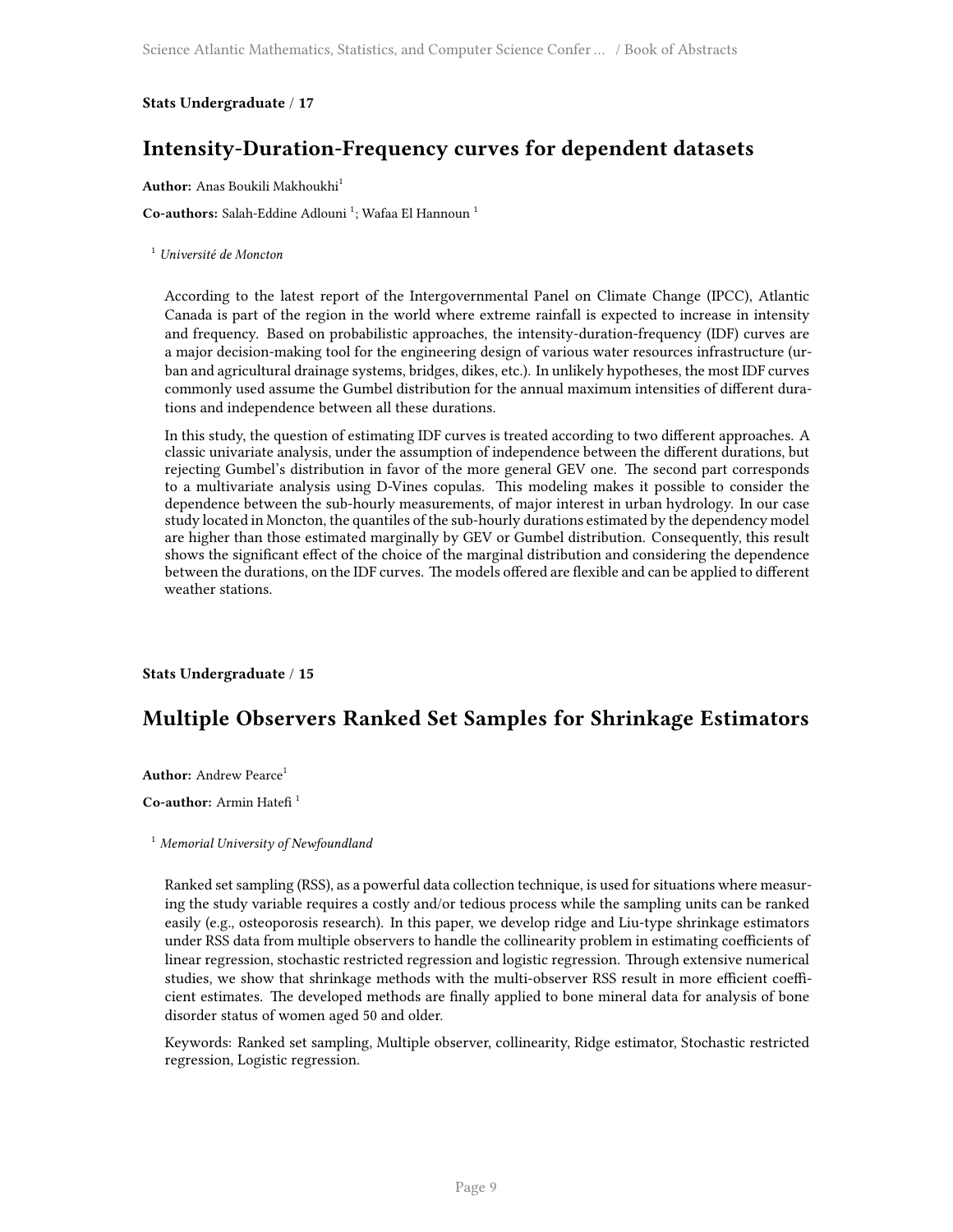## <span id="page-17-0"></span>**A Piecewise Linear Spline Maximum Entropy Method for Frobenius-Perron Operators of Multi-dimensional Transformations**

**Author:** Adam Smith<sup>1</sup>

**Co-author:** Shafiqul Islam<sup>1</sup>

<sup>1</sup> *University of Prince Edward Island*

In 1976, Mathematician Tien-Yien Li published a solution to a conjecture by Ulam concerning a finite approximation to the Frobenius-Perron operator. This accomplishment was a breakthrough for the numerical approximation of the invariant densities that describe the statistical behaviour of dynamical systems. Twenty years later, Jiu Ding and Aihui Zhou extended this method to multi-dimensional transformations. Since then, several different methods have been developed to approximate these invariant densities. Here, we present a piecewise linear spline maximum entropy method for the approximation of invariant densities corresponding to multi-dimensional transformations. Applications are considered and numerical results are explored.

<span id="page-17-1"></span>**Graduate and Contributed** / **4**

## **A Pursuit Evasion Game on the Plane**

**Author:** Mehdi Salimi<sup>1</sup>

1 *St. Francis Xavier University*

In this presentation, we review one of the most old and classical pursuit evasion problems. Then we study a pursuit game in the plane. Controls of players satisfy on the integral or geometric constraint. We introduce a winning strategy for the pursuer and show that using this strategy the pursuer catches the evader.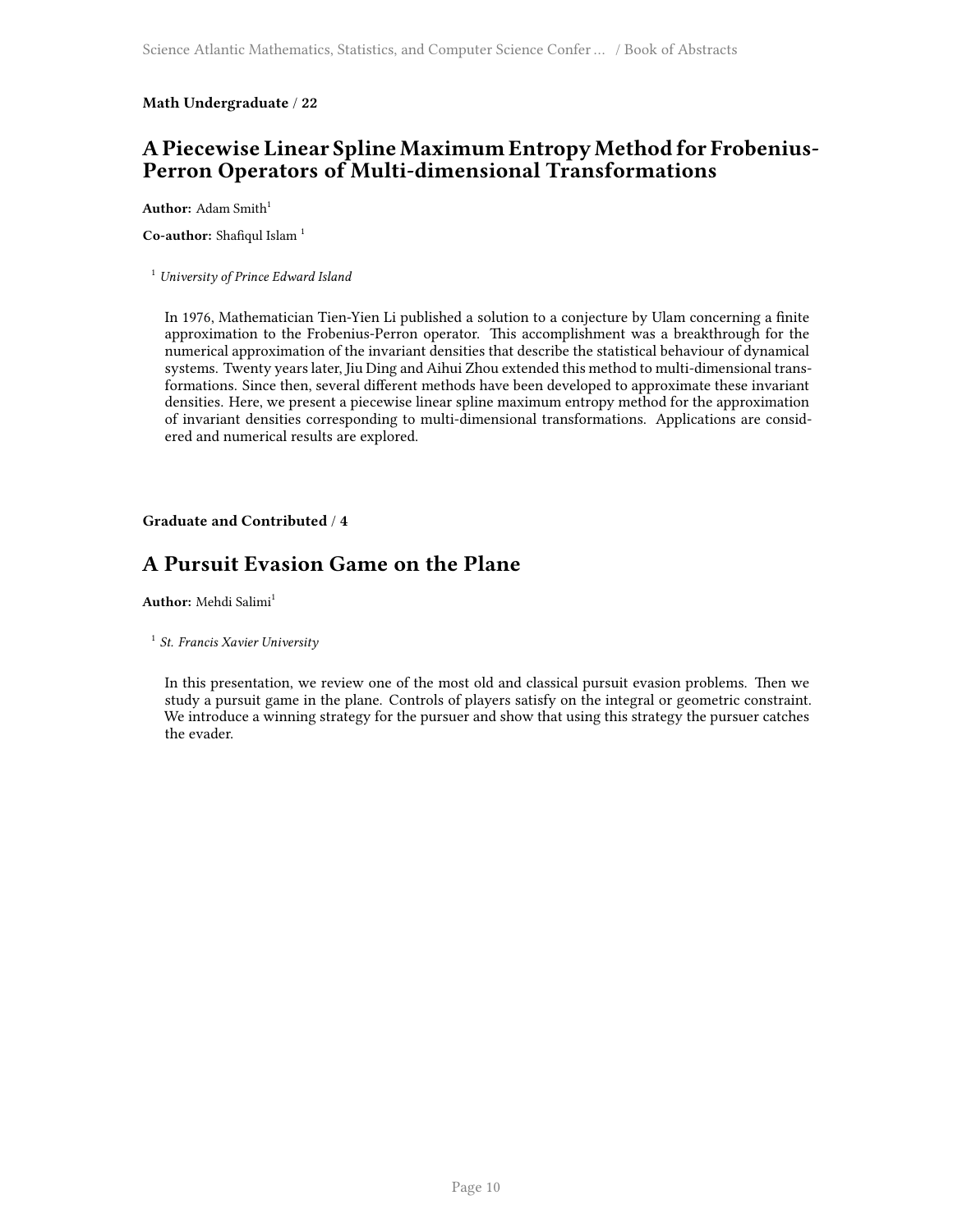#### <span id="page-18-0"></span>**Graduate and Contributed** / **10**

## **A molecular vector embedding representation for enhanced toxicity prediction of Tox21**

Author: Mohammed Kassab<sup>1</sup>

**Co-author:** Othman Soufan <sup>2</sup>

#### <sup>1</sup> *Department of Computer Science, St. Francis Xavier University, Nova Scotia, Canada*

2 *St. Francis Xavier University*

Every day, we manufacture a myriad of new chemicals for pharmaceutical use. While it is possible to design a chemical to have a particular cellular effect, it is difficult to ensure the overall safety of the new substance to the living organism in comparison. To ensure the overall safety of the chemical, in-vivo and in-vitro chemical tests or assays are implemented, which among other considerations, are slow, expensive, and arguably unethical. The advancement of artificial intelligence provided a promising alternative in the form of in-silico tests that utilize large amounts of data to predict the toxicity of a substance over many assays instantly.

In this study, we process Tox21 data comprehensively and prepare toxicity prediction information for 9000 chemicals coming from 1500 assays. This makes for more than 13.5 million potential interactions. Traditionally, similarity-based approaches [SVM, kNN] have been successfully utilized to detect toxicity, especially in combination with various fingerprinting techniques. Recently, we showed that an ensemble of shallow models can achieve a macro F1 score of 0.8048. However, with the breakthroughs in deep learning and the growth of available data, a group of researchers won the Tox21 challenge using a deep neural network (DeepTox) with an extremely large number of fingerprint-based features. Deep learning was also successfully used to embed chemicals into vectors (mol2vec). In this study we aim to explore the extent that learnable molecular embeddings can be used for toxicity classification.

<span id="page-18-1"></span>**Graduate and Contributed** / **7**

## **Option price approximation by polynomial functions**

Author: Joy Liu<sup>1</sup>

#### <sup>1</sup> *Dalhousie University*

In this presentation we will use using polynomial approximations to approach the option pricing problem in finance.

First we use polynomial functions to approximate the payoff function in one-dimension. The payoff for a call option, as a function of the stock price at expiration S is given by  $f(S) = \max(S - K, 0)$ , where *K* is a constant called strike price. We approximate this piece-wise defined function with polynomials obtained using a least-squares criteria. For our implementation we use the polyfit function in MATLAB.

For the asset prices we assume a Geometric Brownian motion (also known as the Black-Scholes model). Then we use the same methodology to approximate prices of options that depend on two assets, such as spread options. For the spread option price approximation, we work under two different models: (i) a Geometric Brownian motion and (ii) a Geometric Brownian motion with Poisson jumps. We show some numerical results for the two models, and compare them to the corresponding results from Monte Carlo simulation.